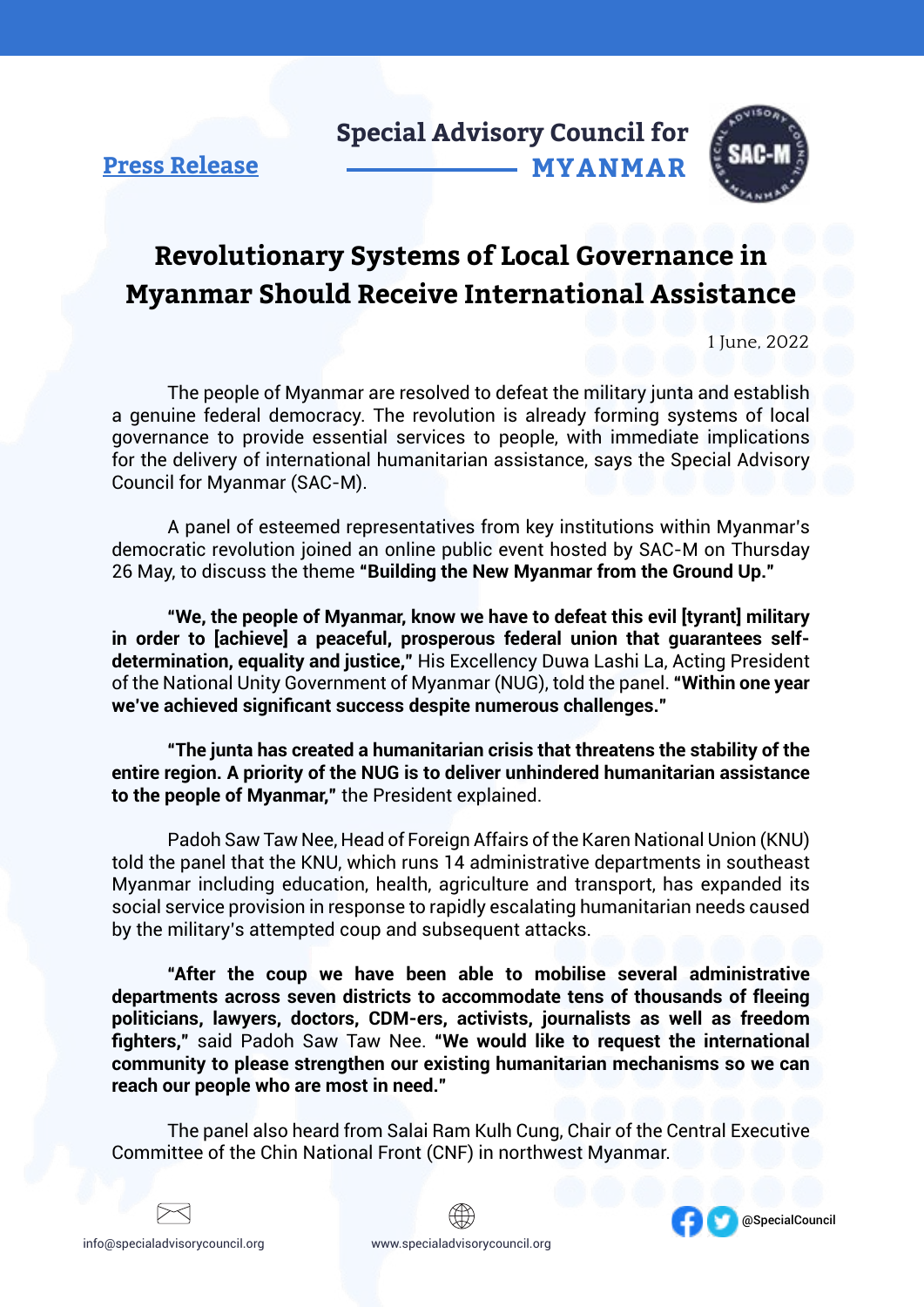### **Special Advisory Council for MYANMAR**

#### **Press Release**



**"When we look back after one year, we see that the people are able to run local administration health services and education services and also [assistance] for [internally displaced persons] and CDM-ers,"** Salai Ram Kulh Cung told the panel. **"We are now moving towards building strong institutions in the coming years, like hospitals; within one year we're able to have several clinics and hospitals and do major operations by ourselves. This is a great development we're seeing in health services in just one year."**

**"We have to strengthen these local and ethnic institutions to be stronger to support this ground up change,"** Salai Ram Kulh Cung emphasised. **"This is how we can help Myanmar gain federal democracy."**

The CNF and KNU both have long-established administrations in the respective territories they hold along Myanmar's borders with India and Thailand. In addition to the governance systems of Ethnic Revolutionary Organisations (EROs) such as the CNF and KNU, so-called People's Administrations are also forming in areas where the military junta's violent attempts to enforce itself as the local authority have collapsed.

The Mindat People's Administrative Committee (Mindat PAC) was formed several months after the attempted coup. Salai Tumi, First Secretary of the Mindat PAC, explained that the Committee has been able to organise administrative units at township level into different departments such as health, education, financial, iudicial, police, agriculture and food.

**"Our priorities are to support [the Chin Defence Force] Mindat, provide healthcare and basic education for the public and at the same time to regulate public affairs in accordance with our Chin customs and practices with the cooperation between the police force and judicial departments in these dark times,"** said Salai Tumi.

**"Humanitarian assistance is the most important thing we need right now. We just need this to survive. The junta is using aid as a weapon. They are restricting [International Non-Governmental Organisations] access to townships and limiting aid delivery to the people,"** explained Salai Tumi.

The information provided by each of the panellists has immediate implications for the delivery of international humanitarian assistance to Myanmar. Revolutionary systems of local governance are already providing essential services directly to those in need of emergency aid in much of the country, despite being faced with the constant threat of attack from the military junta and having seriously limited resources. There